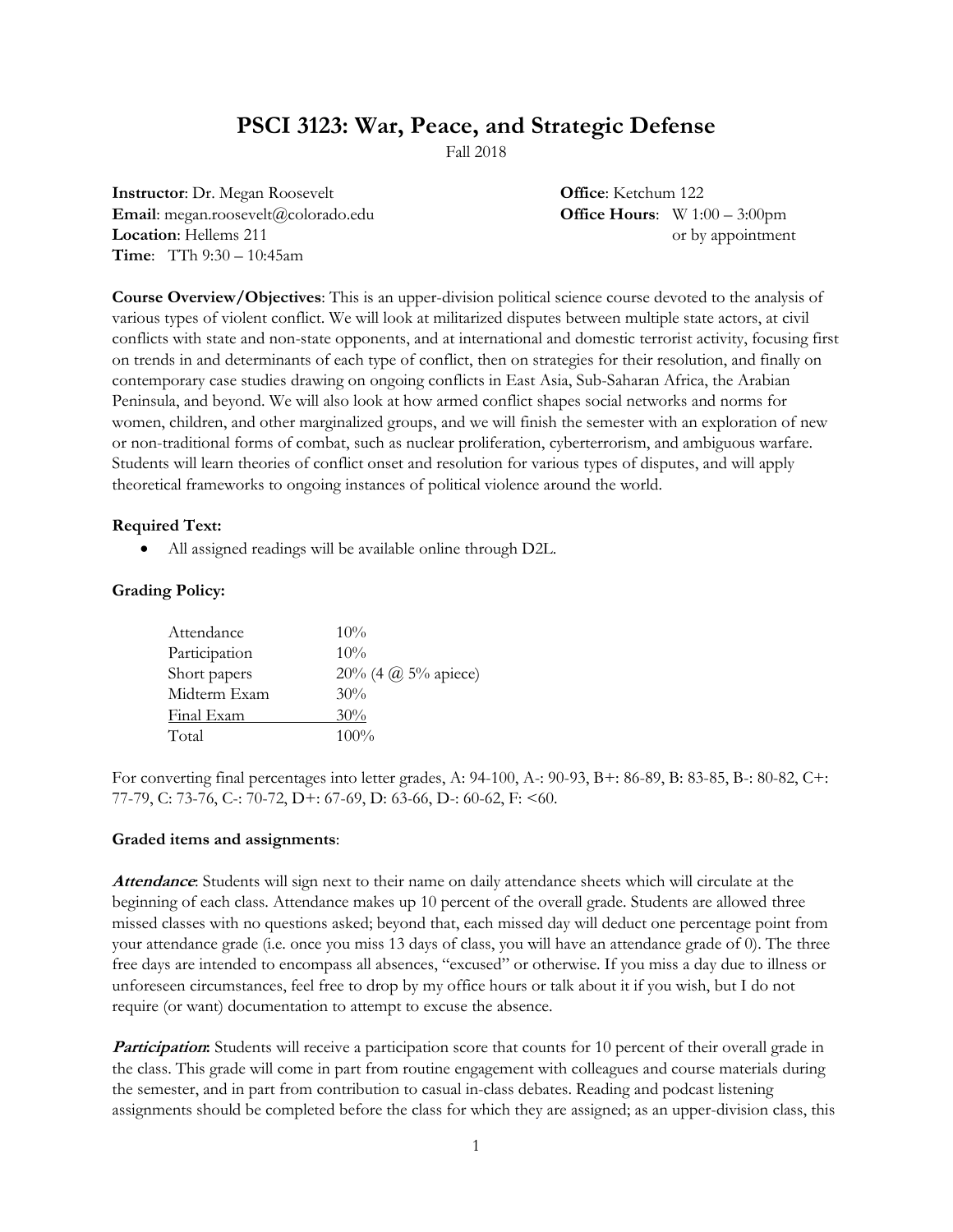course will require readings for most days, including some peer-reviewed scientific articles. While you may not understand all of the quantitative testing, you should make your best effort to understand the arguments put forth and the broader debates in which they are situated. If you need help with effective reading strategies for academic writing, please come by office hours.

**Short papers:** At the end of each  $\sim$ 3-week unit (interstate war, civil conflict, terrorism, and additional topics in security studies), students will submit a short paper approximately 1 page, single-spaced, in length. These should be a reflection on the material covered in the previous weeks that applies theory to ongoing conflicts – the conflicts analyzed may be ones covered in our case studies for that unit, or they may be others identified by the student, provided they provide a sentence or two of background on conflicts we have not discussed in class. I will provide further guidelines and examples for these responses as the deadlines approach.

**Exams:** There will be two exams throughout the course of the semester, each worth 30% of the final grade. One will take place in class in Week 9, and the other will be during the class' final exam slot, to be determined by the University. Exams will include identification terms, multiple choice, and short answer sections; they are designed to be completed within 60 minutes. I will provide review material before exams, either in class or on D2L, as class time permits. If you know in advance that you will miss an exam, please tell me as soon as possible to schedule an alternative exam. If you miss the exam unexpectedly, you must contact me to make up those points within a week.

Late work policy: Short papers will be assessed a one-letter-grade penalty for every day after the due date that they are not turned in. For grading concerns, please wait 24 hours after receiving the graded paper or exam back, then email me at  $\text{mean}.\text{roosevelt}(\text{Q}_\text{colorado.edu})$  to describe the nature of your grade complaint, and we will set a time to meet within the next week. Please do not come to me with grade complaints more than one week after receiving the graded assignment – if you feel a grade does not reflect the quality of your work, I expect you to take some time to think through your argument, and then be proactive about it.

#### **Class Schedule:**

\*subject to change

### **Week 1: Introduction**

- Tuesday, 8/20: syllabus day
- Thursday, 8/30: **\*\*\*\*no class – APSA annual conference\*\*\*\***

#### **Week 2: How to study war and peace**

- Tuesday, 9/04: Paradigms and actors
- Thursday, 9/06: What do we know about war?

#### **\*Unit 1: Interstate War\***

#### **Week 3: Understanding interstate conflict**

- Tuesday, 9/11: Defining and explaining interstate conflicts
	- o Reading: Jones, Daniel M., Stuart A. Bremer, and J. David Singer. 1996. "Militarized Interstate Disputes, 1816-1992: Rationale, Coding Rules, and Empirical Patterns." *Conflict Management and Peace Science* 15(2): 163-213.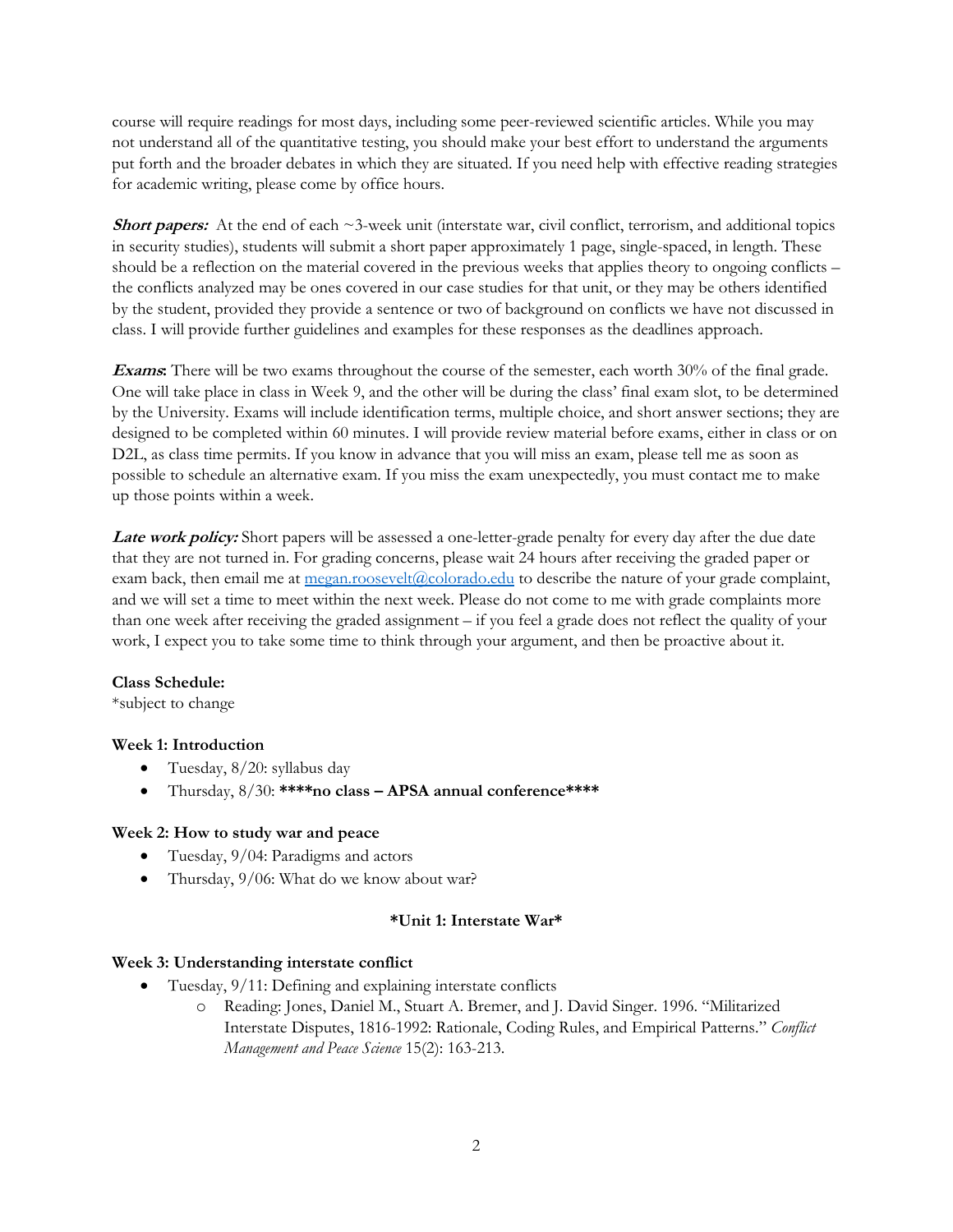- Thursday, 9/13: Explaining militarized interstate disputes II
	- o Reading: Jervis, Robert. 1978. "Cooperation Under the Security Dilemma." *World Politics* 30(2): **begin at section III – read from 186-214.**

# **Week 4: Facilitating interstate peace**

- Tuesday, 9/18: Strategic arms reduction and deterrence
	- o Reading: "Strategic Arms Limitation Treaty I and II." US Dept. of State, Office of the Historian.<https://history.state.gov/milestones/1969-1976/salt>
	- o "Strategic Arms Reduction Treaties, 1991 and 1993." US Dept. of State, archives. <https://2001-2009.state.gov/r/pa/ho/time/pcw/104210.htm>
- Thursday, 9/20: The democratic peace and other domestic factors
	- o Reading: Maoz, Zeev, and Bruce Russett. 1993. "Normative and Structural Causes of the Democratic Peace, 1946-1986." *American Political Science Review* 87(3): 624-638.

# **Week 5: Case studies of interstate war**

- Tuesday, 9/25: Applying different theoretical lenses to North Korea
	- o Reading: Jervis, Robert, and Mira Rapp-Hooper. "Hypothesis and Misperception on the Korean Peninsula: How Unwanted Wars Begin." *Foreign Affairs*, May/June 2018.
- Thursday,  $9/27$ : Applying theories of interstate conflict to non-MIDs
	- o Reading: "Trade war: The US and China just slapped new tariffs on each other." *CNNPolitics*, August 23, 2018[. https://www.cnn.com/2018/08/23/politics/china-us](https://www.cnn.com/2018/08/23/politics/china-us-tariffs/index.html)[tariffs/index.html](https://www.cnn.com/2018/08/23/politics/china-us-tariffs/index.html)
	- o **Short paper 1 due in class**

# **\*Unit 2: Civil Wars\***

### **Week 6: Understanding intrastate conflict**

- Tuesday, 10/02: Defining and explaining civil wars
	- o Reading: Walter, Barbara F. 2009. "Bargaining Failures and Civil War." *Annual Review of Political Science* 12: 243-261.
- Thursday, 10/04: Strategies of selective and indiscriminant violence
	- o Reading: Kalyvas, Stathis N. 2006. *The Logic of Violence in Civil War*. Cambridge University Press: Chapters 6 & 7.

### **Week 7: Facilitating intrastate peace**

- Tuesday, 10/09: Bargaining and third party intermediaries
	- o Reading: Koga, Jun. 2011. "Where do Third Parties Intervene? Third Parties' Domestic Institutions and Military Interventions in Civil Conflicts." *International Studies Quarterly* 55(4): 1143-1166.
- Thursday, 10/11: United Nations Peacekeeping Operations
	- o Reading: Hultman, Lisa, Jacob Kathman, and Megan Shannon. 2014. "Beyond Keeping Peace: United Nations Effectiveness in the Midst of Fighting." *American Political Science Review* 108(4): 737-753.

### **Week 8: Case studies of intrastate war**

Tuesday, 10/16: South Sudan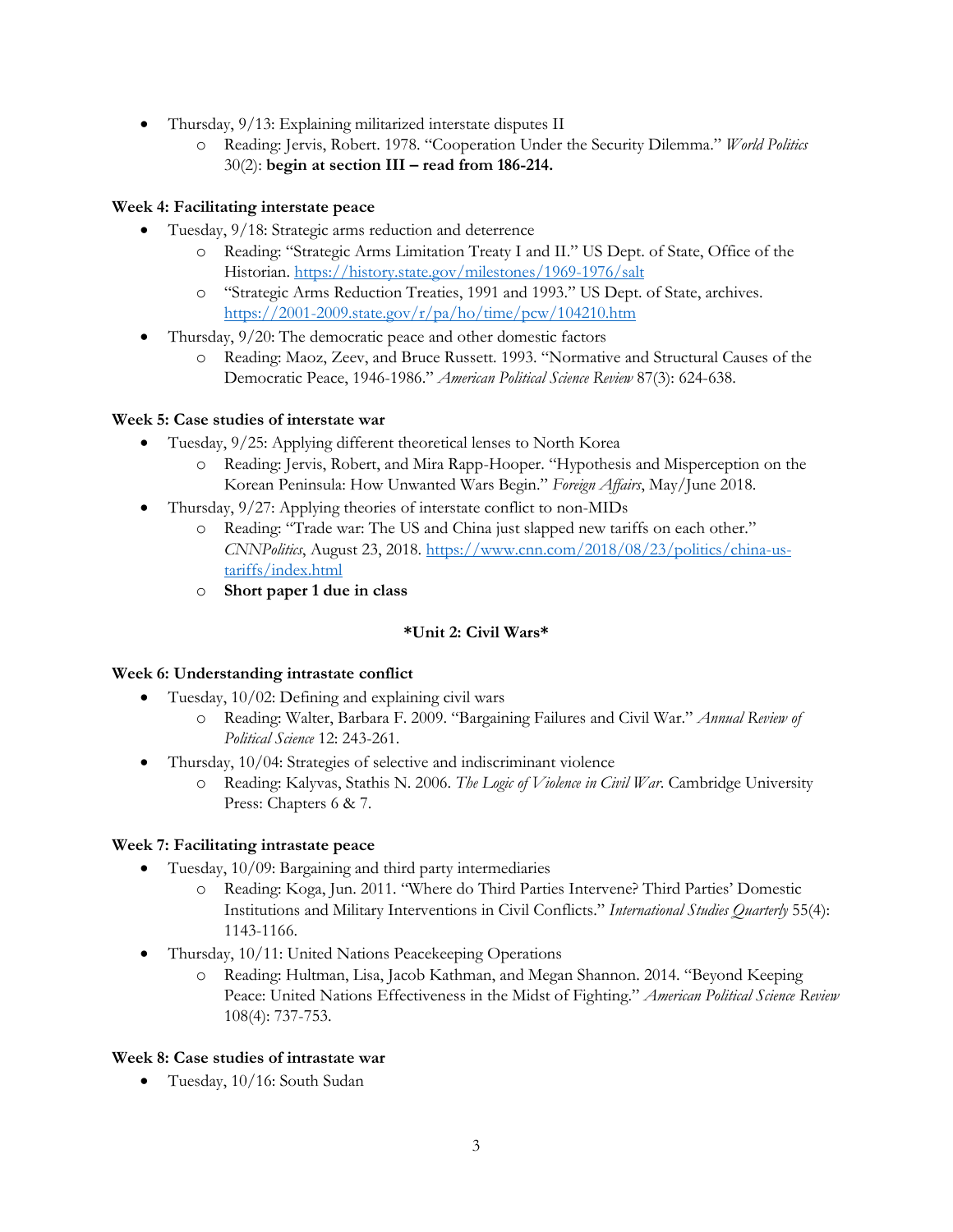- o Reading: Gorur, Aditi, and Rachel Stohl. "Two Options for South Sudan And Neither of Them is Good." *Foreign Affairs* snapshot July 27, 2016.
- Thursday, 10/18: Yemen
	- o Reading: TBD
	- o **Short paper 2 due in class**

### **Week 9:**

- Tuesday, 10/23: Midterm review
- Thursday, 10/25: **Midterm exam**

# **\*Unit 3: Terrorism\***

#### **Week 10: Understanding terrorist tactics**

- Tuesday, 10/30: Types of terrorism
	- o Reading: Kydd, Andrew H., and Barbara F. Walter. 2006. "The Strategies of Terrorism." *International Security* 31(1): 49-80.
- Thursday, 11/01: What factors breed domestic terror?
	- o Reading: Piazza, James A. 2011. "Poverty, Minority Economic Discrimination, and Domestic Terrorism." *Journal of Peace Research* 48(3): 339-353.

### **Week 11: Case studies of terrorism**

- Tuesday, 11/06: Applying different theoretical lenses to ISIS operations
	- o Listen: *Caliphate* podcast (accessible free a[t https://www.stitcher.com/podcast/caliphate\)](https://www.stitcher.com/podcast/caliphate)
		- Prologue: The Mission (6 min)
		- Chapter Two: Recruitment (32 min)
- Thursday, 11/08: Is ISIS dead?
	- o Reading: Irving, Doug. "What Life Under ISIS Looked Like from Space." *RAND Review*, January 9, 2018[. https://www.rand.org/blog/rand-review/2018/01/what-life-under-isis](https://www.rand.org/blog/rand-review/2018/01/what-life-under-isis-looked-like-from-space.html)[looked-like-from-space.html](https://www.rand.org/blog/rand-review/2018/01/what-life-under-isis-looked-like-from-space.html)
	- o Ward, Antonia. "Do Terrorist Groups Really Die? A Warning." *The RAND Blog*, April 9, 2018.<https://www.rand.org/blog/2018/04/do-terrorist-groups-really-die-a-warning.html>
	- o **Short paper 3 due in class**

### **\*Unit 4: Miscellaneous topics in security studies\***

### **Week 12: Migration and political violence**

- Tuesday, 11/13: Displaced persons from interstate and civil conflict
	- o Browse:<https://refugeerepublic.submarinechannel.com/>
- Thursday, 11/15: Migration and security concerns
	- o Reading: Adamson, Fiona B. "Crossing Borders: International Migration and National Security." *International Security* 31(1): 165-199.

### **Week 13: Fall Break**

### **Week 14: Conflict and family networks**

Tuesday, 11/27: Women in conflict zones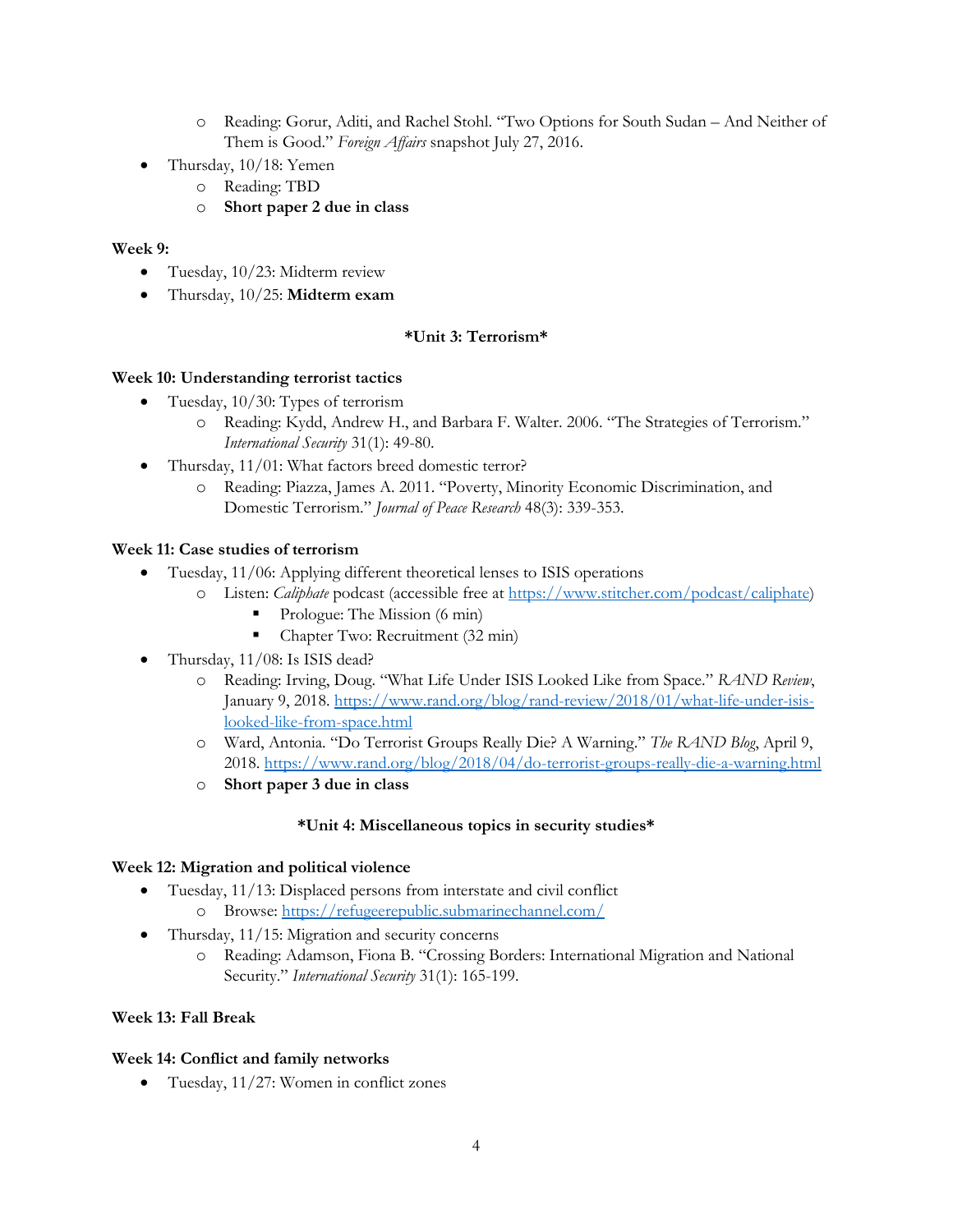- o Listen: *Women in Conflict* podcast (accessible free at [https://player.fm/series/women-in](https://player.fm/series/women-in-conflict)[conflict\)](https://player.fm/series/women-in-conflict): **pick any episode(s) - Libya, South Sudan, or Afghanistan**
- Thursday, 11/29: Families in war zones and refugee camps
	- o Reading: Achvarina, Vera, and Simon F. Reich. 2006. "No Place to Hide: Refugees, Displaced Persons, and the Recruitment of Child Soldiers." *International Security* 31(1): 127- 164.

# **Week 15: Nuclear security**

- Tuesday,  $12/04$ : Nuclear strategy
	- o Reading: Sagan, Scott D. 1997. "Why Do States Build Nuclear Weapons? Three Models in Search of a Bomb." *International Security* 21(3): 54-86.
- Thursday, 12/06: Iran's nuclear program
	- o Reading: Jervis, Robert. "Turn Down for What?" *Foreign Affairs* snapshot, July 15, 2015.
	- o Posen, Barry R. "We Can Live with a Nuclear Iran." MIT Center for International Studies, March 2006.

# **Week 16: New forms of warfare**

- Tuesday, 12/11: Cyberwar and cybersecurity
	- o Reading: Hennessey, Susan. "Deterring Cyberattacks: How to Reduce Vulnerability." *Foreign Affairs*, November/December 2017.
- Thursday, 12/13: Ambiguous warfare and weaponized intelligence
	- o Reading: Connell, Mary Ellen, and Ryan Evans. "Russia's 'Ambiguous Warfare' and Implications for the US Marine Corps." *CNA,* May 2015.
	- o **Short paper 4 due in class**

### **University Policies:**

**Accommodation for Disabilities**: If you qualify for accommodations because of a disability, please submit your accommodation letter from Disability Services to your faculty member in a timely manner so that your needs can be addressed. Disability Services determines accommodations based on documented disabilities in the academic environment. Information on requesting accommodations is located on the [Disability Services website.](http://www.colorado.edu/disabilityservices/students) Contact Disability Services at 303 492-8671 or [dsinfo@colorado.edu](mailto:dsinfo@colorado.edu) for further assistance. If you have a temporary medical condition or injury, see [Temporary Medical Conditions](http://www.colorado.edu/disabilityservices/students/temporary-medical-conditions) under the Students tab on the Disability Services website.

**Classroom Behavior**: Students and faculty each have responsibility for maintaining an appropriate learning environment. Those who fail to adhere to such behavioral standards may be subject to discipline. Professional courtesy and sensitivity are especially important with respect to individuals and topics dealing with race, color, national origin, sex, pregnancy, age, disability, creed, religion, sexual orientation, gender identity, gender expression, veteran status, political affiliation or political philosophy. Class rosters are provided to the instructor with the student's legal name. I will gladly honor your request to address you by an alternate name or gender pronoun. Please advise me of this preference early in the semester so that I may make appropriate changes to my records. For more information, see the policies on [classroom behavior](http://www.colorado.edu/policies/student-classroom-and-course-related-behavior) and the [Student Code of Conduct.](http://www.colorado.edu/osccr/)